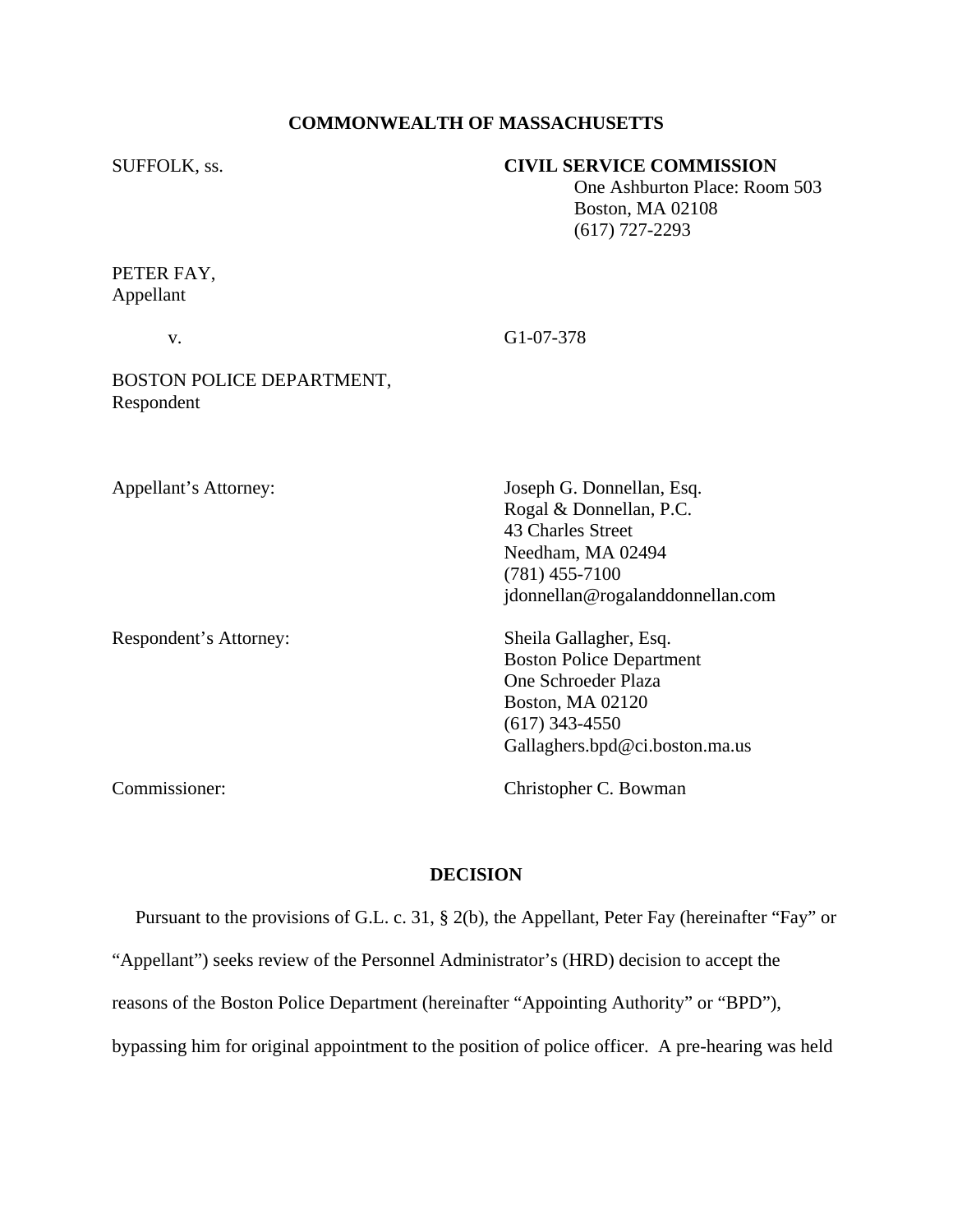on January 7, 2008 and a full hearing was held on March 5, 2008 at the offices of the Civil Service Commission (hereinafter "Commission"). One tape was made of the hearing.

### **FINDINGS OF FACT:**

Four (4) exhibits were entered into evidence at the hearing. Based on the exhibits submitted at the hearing and the testimony of the following witnesses:

### *For the Appointing Authority:*

- Robin Hunt, Human Resources Director, Boston Police Department;
- Detective Bernadette Stinson, Recruit Investigations Unit, Boston Police Department;

### *For the Appellant:*

- Peter Fay, Appellant;
- Maryann, Appellant's girlfriend<sup>[1](#page-1-0)</sup>;

I make the following findings of fact:

- 1. The Appellant is a twenty-six (26) year old male who currently resides in Quincy with his girlfriend, Maryann. He graduated from Catholic Memorial High School in West Roxbury and took some classes at Merrimack College, Massasoit College and Salem State College. (Testimony of Appellant)
- 2. The Appellant currently works for a glass company in Weymouth, MA. (Testimony of Appellant)
- 3. The Appellant took an open examination for the position of police officer in 2005. (Stipulated Fact)

<span id="page-1-0"></span><sup>&</sup>lt;sup>1</sup> In order to safeguard her identity, the Appellant's girlfriend shall only be referred to as "Maryann" throughout this decision.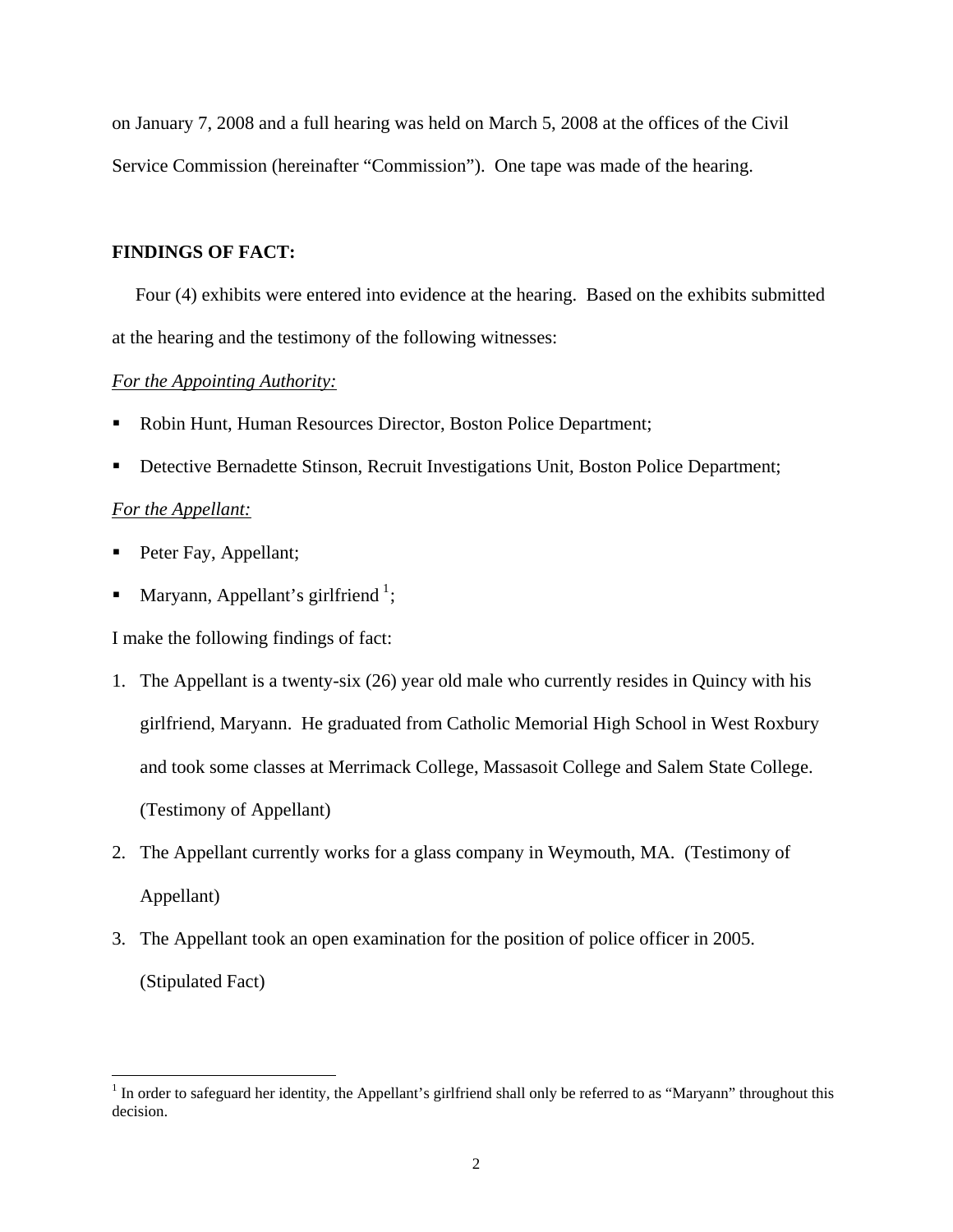- 4. On January 17, 2007, the Appellant's name appeared on Certification 270048 for the position of police officer for the BPD. (Stipulated Facts)
- 5. The BPD filled 82 police officer positions from Certification 270048. Seven (7) of the candidates selected for appointment were ranked below the Appellant on the above-

referenced Certification. (Stipulated Facts)

6. The BPD notified the Human Resources Division ("HRD") that it was bypassing the

Appellant for appointment for the following reason:

"Mr. Fay was involved in an incident in July 2006 where police responded to a call from a friend to respond to a domestic situation between he and his girlfriend around 1:00 A.M. [Maryann], Mr. Fay's girlfriend at the time, explained that they were at a bar, both intoxicated, and began to argue. [Maryann's] friend who observed the fighting encouraged [Maryann] that she did not have to 'take this from him'. They left the bar in his car but shortly thereafter [Maryann] became more upset and asked to be let out with her friend so they could take a cab. They did and Mr. Fay followed the cab first to her friend's house and then to [Maryann's] house, prior to the cab even arriving at [Maryann's] house, where he was waiting inside. [Maryann] still had no interest in speaking to him, in her own words 'freaked out' and as a result, her friend called the police so that he would leave. He continued to fight with her even after the police were called.

Although Mr. Fay was not physically violent during the altercation, the Department is concerned over the lack of sound judgment when Mr. Fay chose to follow his girlfriend, first to her friend's house, and then on to her own house, to continue matters. According to [Maryann], they always had problems when alcohol was involved. This pattern of behavior was also troublesome

For the reasons cited above, the Boston Police Department finds Mr. Fay ineligible for appointment as a Boston Police Officer." (emphasis added) (Exhibit 1)

7. All BPD recruit applications, including the background investigations, are reviewed by a

"roundtable" consisting of several members, including Robin Hunt, Director of Human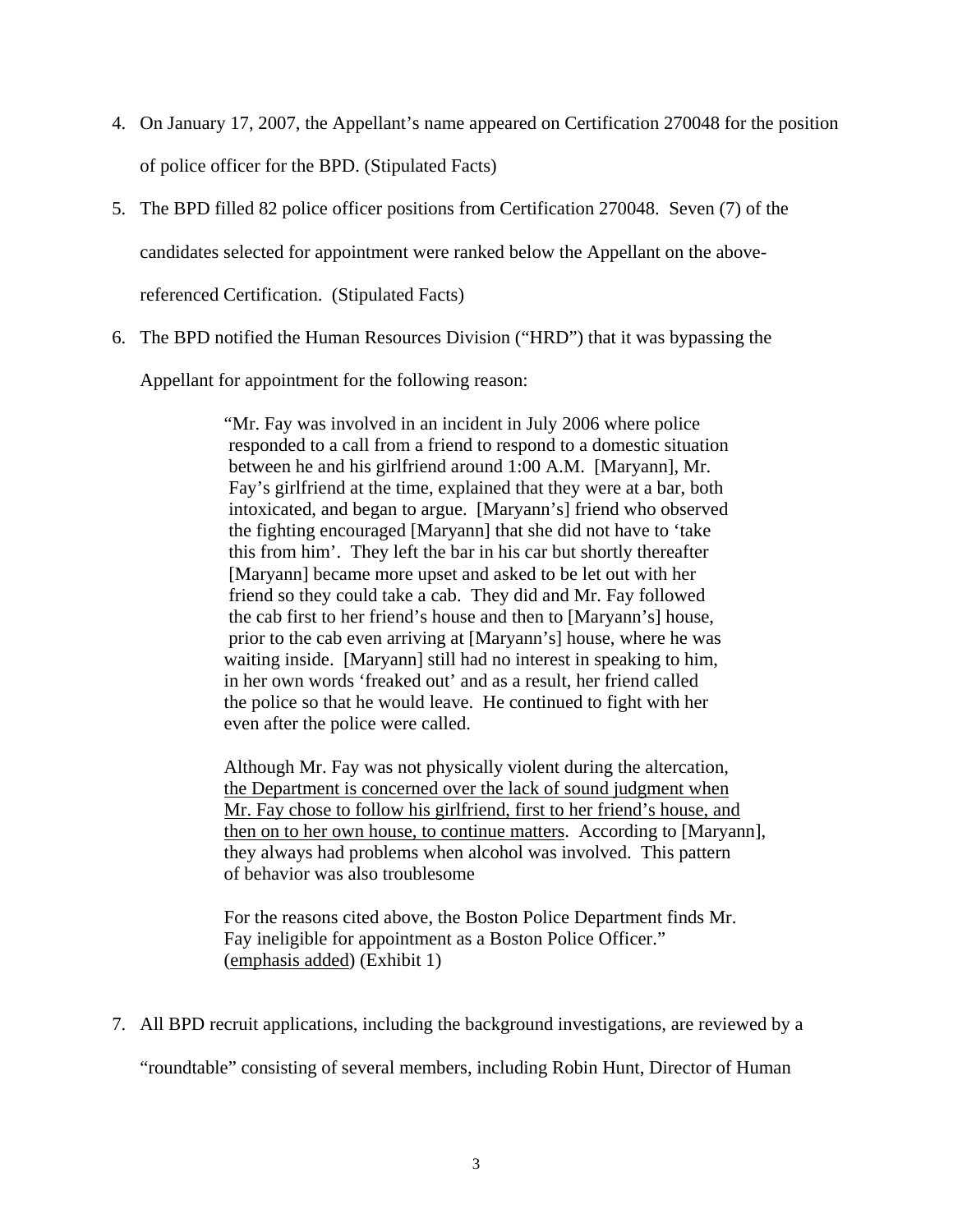Resources for the BPD in addition to the Commander of Recruit Investigations, a Deputy Superintendent from Internal Affairs and an attorney from the Legal Advisor's Office. (Testimony of Hunt)

- 8. According to Ms. Hunt, all members of the roundtable agreed that the totality of the circumstances surrounding how the Appellant handled a July 2006 incident with his girlfriend rendered him unsuitable to be a Boston police officer. (Testimony of Hunt)
- 9. Ms. Hunt explained that the BPD heavily weighs whether a candidate had any prior encounters with law enforcement when making hiring decisions. Furthermore, the BPD examines how recent an incident may have occurred and the nature of what happened. If the BPD believes that a recruit reacted with poor judgment in a given situation, this may become a concern for the BPD. Ms. Hunt testified that officers are often confronted with volatile situations and it is their job to use sound judgment in diffusing the situation. (Testimony of Hunt)
- 10. Ms. Hunt is the consummate professional. She has a strong background in the area of human resources and she takes her job seriously. She provided the Commission with a thorough overview of the Boston Police Department's hiring process and offered credible testimony regarding the BPD's desire to ensure that police recruits are able to exercise sound judgment in volatile situations. She displayed no personal bias and/or ulterior motive for her decision, shared by all members of the roundtable, to bypass the Appellant for a relatively recent incident in which they concluded he exercised poor judgment. (Testimony, demeanor of Hunt)
- 11. Both the Appellant and Maryann, who is now the Appellant's girlfriend and resides with him, testified before the Commission.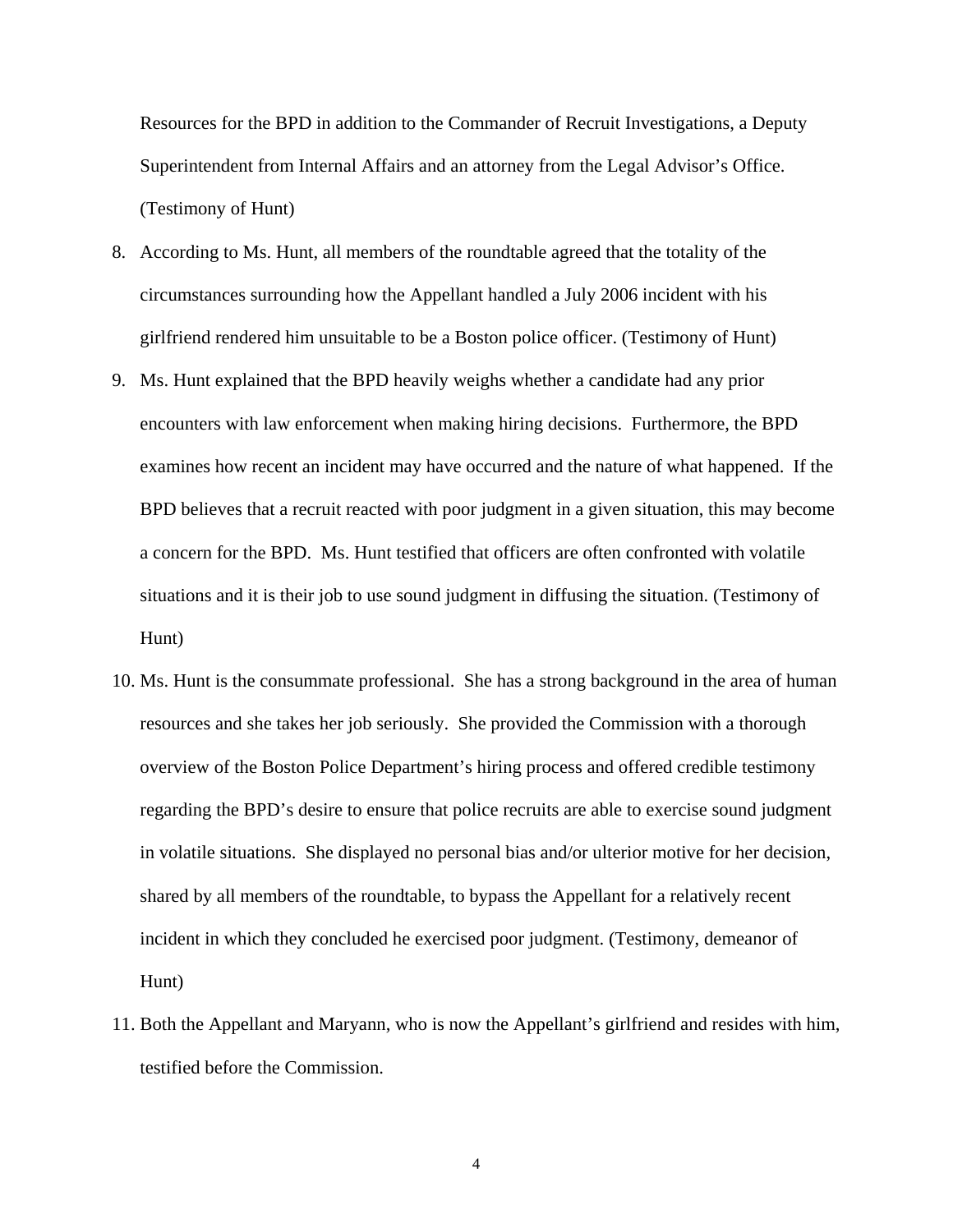- 12. Maryann testified that she and the Appellant have dated in the past and that within the past year they have become a couple. When the Appellant wanted to exclusively date her in July 2006, she was not ready for that type of commitment. (Testimony of Maryann)
- 13. In regard July 2006 night in question, Maryann testified before the Commission that she, the Appellant, and a girlfriend went a nightclub named "Gypsy" in downtown Boston. This girlfriend, who lives approximately ½ mile from Maryann's mother's house, has been a friend since Maryann was eight years old. (Testimony of Maryann)
- 14. Maryann testified that she consumed three or four drinks while at the bar and that the Appellant consumed two beers "at the most". (Testimony of Maryann) The Appellant later testified that he consumed "a beer and a half" while at the bar. (Testimony of Appellant)
- 15. Maryann testified that after approximately one and a half hours in the bar, she wasn't feeling well and asked the Appellant to drive her and her friend home. (Testimony of Maryann and Appellant)
- 16. The Appellant retrieved his car from a nearby parking garage and returned to the bar to pick up Maryann and the girlfriend. (Testimony of Appellant)
- 17. Shortly after all three of them were in the car, the Appellant and Maryann engaged in a verbal argument. At some point, Maryann told the Appellant that she would go and spend the night with another male friend that she was dating. The Appellant testified, "she [knew] that would hurt me". The Appellant asked Maryann, "why don't you take a cab home?" (Testimony of Appellant)
- 18. Maryann and her female friend then got out of the Appellant's car and got into a cab that was stopped ahead of the Appellant's car. Maryann and her friend asked the cab driver to drive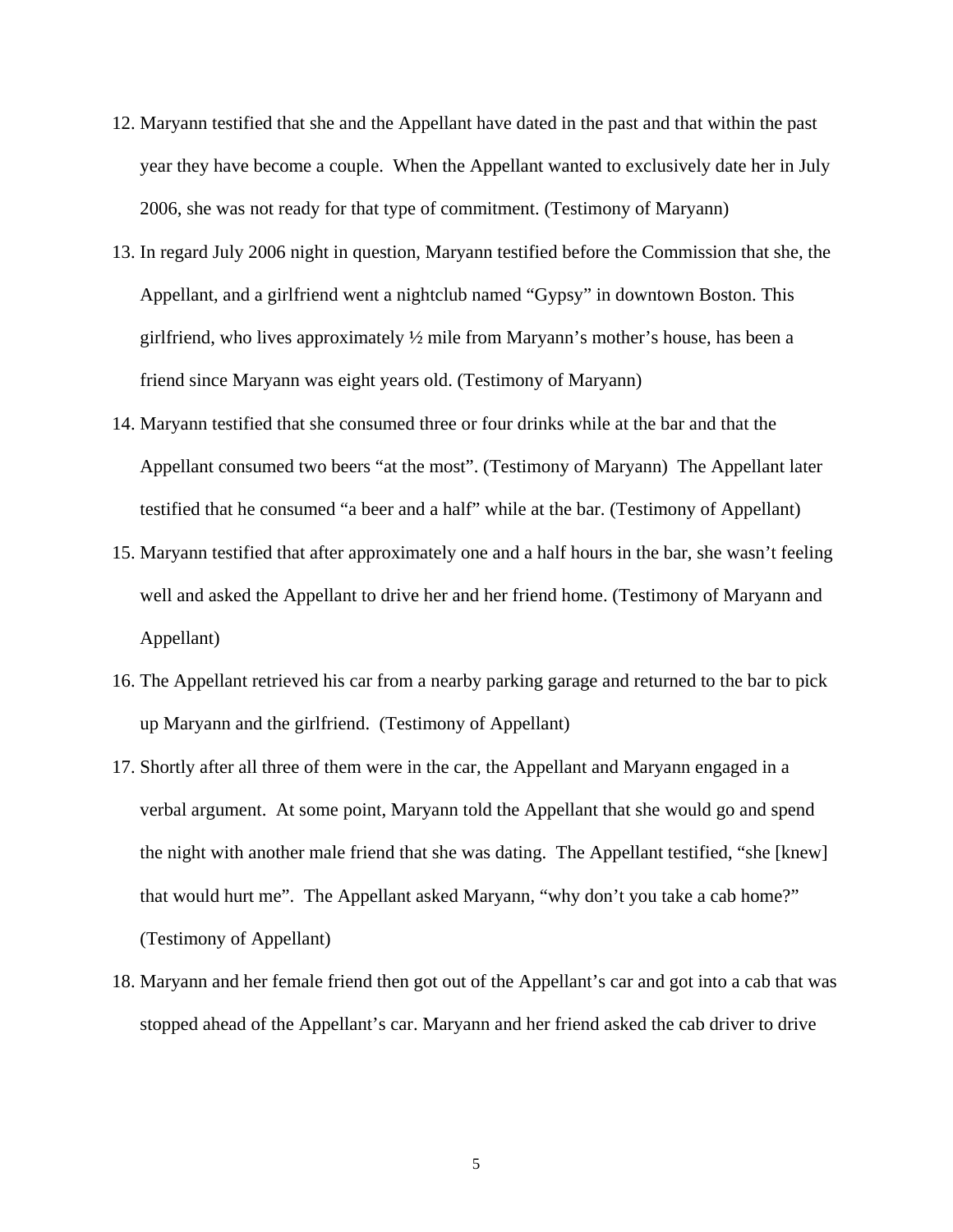them to the home of Maryann's friend in Milton via Route 93 South. (Testimony of Maryann)

- 19. The Appellant made multiple unsuccessful attempts to call Maryann via cell phone while Maryann was en route to Milton in the cab. The Appellant proceeded to the home of Maryann's friend, where he believed the two women were going via cab. (Testimony of Appellant)
- 20. When she arrived at her girlfriend's home, Maryann saw that the Appellant was already there. She did not talk to him, instead she walked directly into her friend's house. (Testimony of Maryann) According to the Appellant, he and Maryann's friend exchanged heated words outside of house and the friend said words to the effect of, "say one more word and I'm going to call the police." (Testimony of Appellant)
- 21. The Appellant and drove to Maryann's mother's home. (The Appellant testified that he previously had plans to stay overnight with Maryann at that home.) Asked at the Commission hearing why he decided to go there, despite the heated argument with Maryann, the Appellant stated, "she (Maryann) said something she shouldn't have said and I wanted to confront her." (Testimony of Appellant)
- 22. A short time later, Maryann asked her friend to drive her home to her mother's house. (Testimony of Maryann) When she arrived there, she "freaked out" when she saw the Appellant's car in the driveway. (Testimony of Maryann) With Maryann in the front passenger seat, her girlfriend drove around the corner and called the Milton Police Department. (Testimony of Maryann) They remained in the car around the corner until the Milton Police Department responded. (Testimony of Maryann)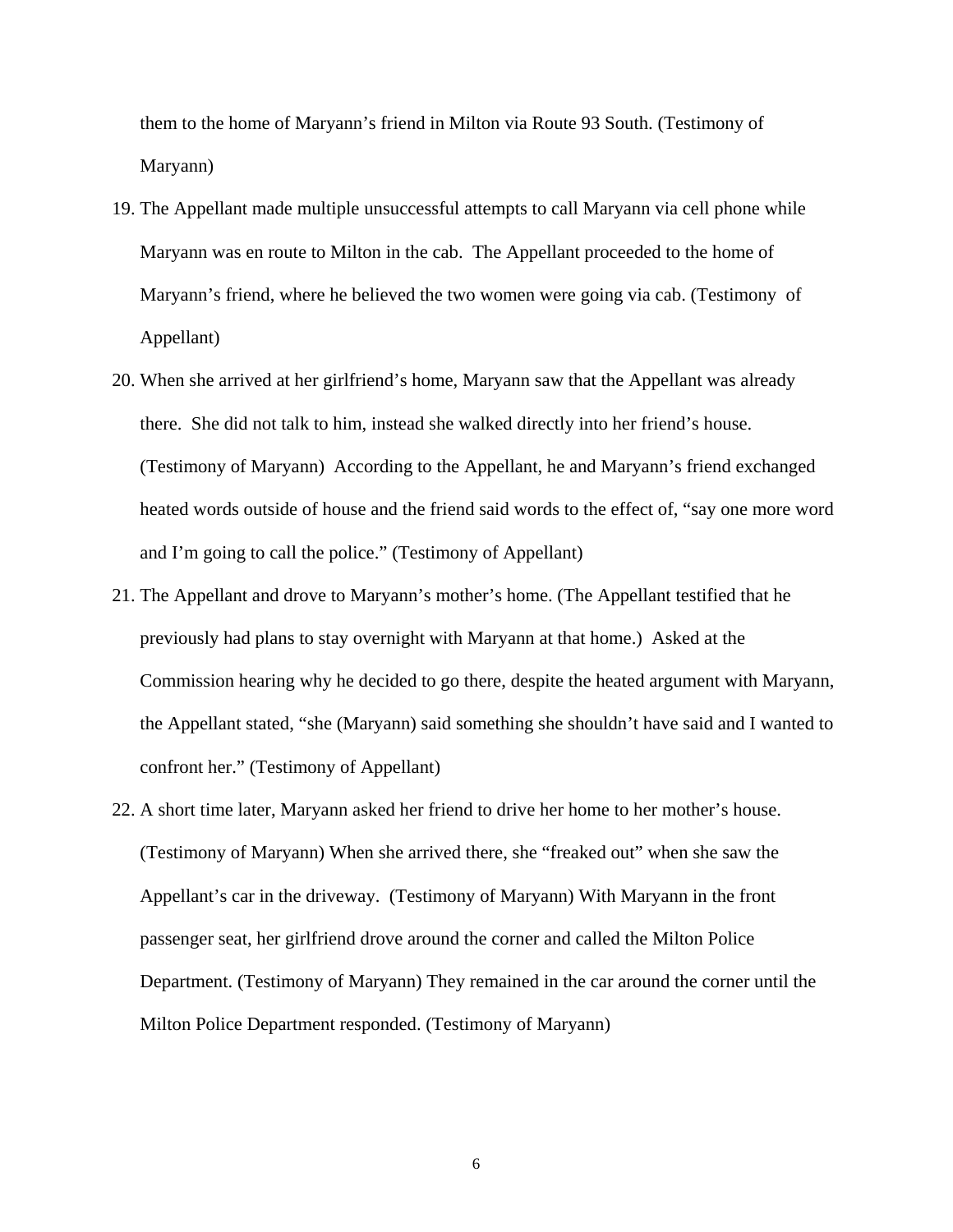- 23. Three Milton police officers responded to the call, including a friend of Maryann's brother. (Testimony of Maryann)
- 24. Upon seeing the blue flashing lights of the cruisers, the Appellant walked outside of the house and spoke to one of the responding officers. (Testimony of Appellant)
- 25. The Appellant told one of the police officers that he wanted to be a police officer and didn't want anything to put that in jeopardy. The Appellant was told by one of the Milton police officers to get in his car, leave the property and not contact Maryann any further that night. (Testimony of Appellant)
- 26. Boston Police Detective Bernadette Stinson testified before the Commission that she conducted a background investigation on the Appellant as part of his application for employment with the Boston Police Department. As part of her investigation into the Appellant's background, Detective Stinson contacted the Wellesley Police Department to verify why the recruit was not hired by that department. As part of her contact with the Wellesley Police Department, Detective Stinson learned about the July 2006 incident referenced above. (Testimony of Detective Stinson)
- 27. Detective Stinson testified before the Commission that after receiving that information from the Wellesley Police Department, she asked the Appellant to provide a written explanation of the incident. (Testimony of Detective Stinson and Exhibit 4)
- 28. Detective Stinson testified that she asked both the Appellant and Maryann for the address of Maryann's girlfriend, but neither provided her with this information. (Testimony of Stinson)
- 29. When asked during this Commission hearing why he had not provided Detective Stinson with the address of Maryann's girlfriend, the Appellant testified that he had only met that person twice and did not know her exact address. (Testimony of Appellant)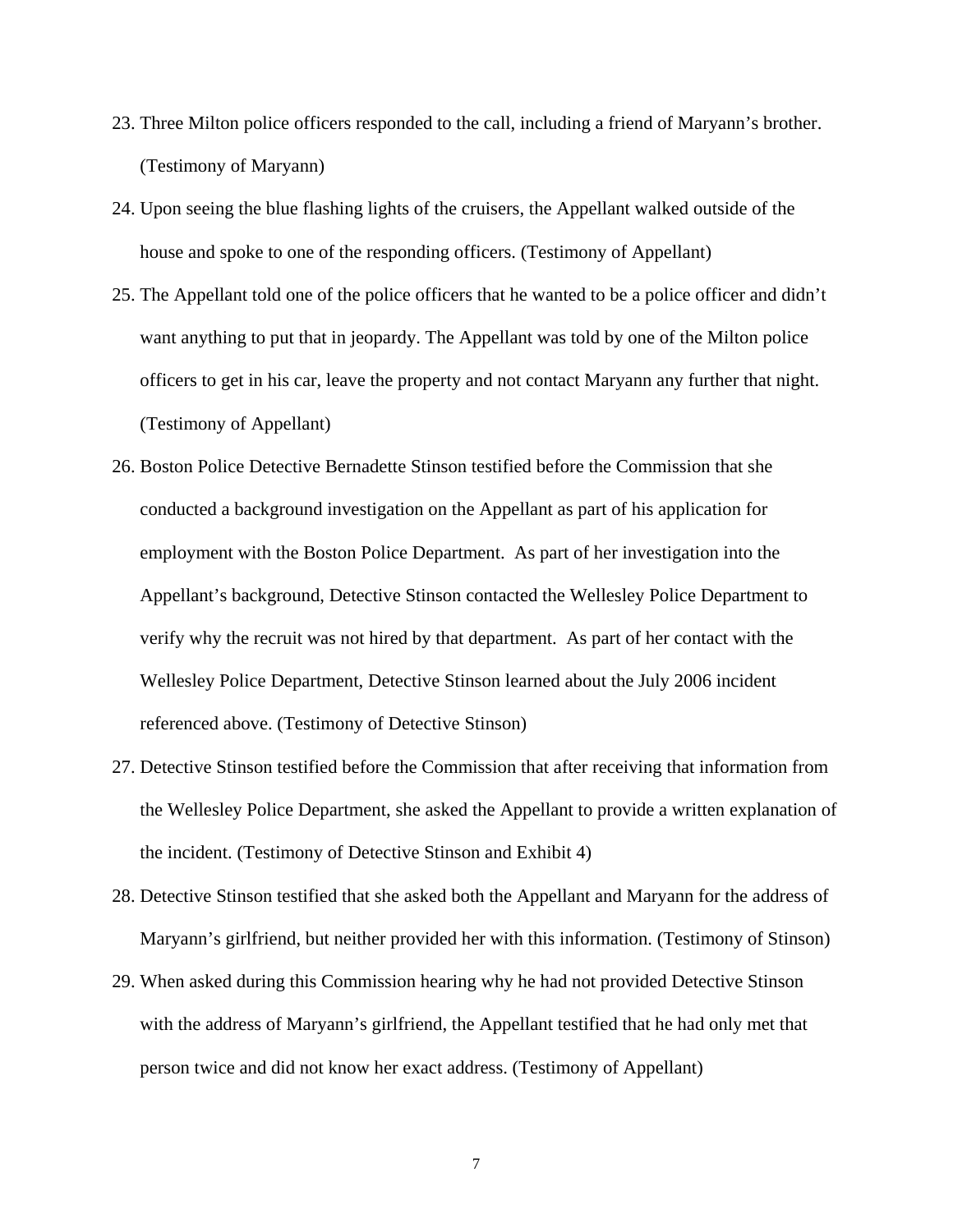- 30. Maryann testified that she supports the Appellant's desire to become a Boston police officer. (Testimony of Maryann)
- 31. Even though her answers were geared toward portraying her now-boyfriend in a favorable light, Maryann was a good witness and she offered credible testimony before the Commission. Maryann, who was somewhat nervous testifying before the Commission, understandably seeks to downplay the events that occurred on the night in question. I find after listening to her testimony, however, that she did not want to see or speak with the Appellant after the verbal argument on the night in question. She did not expect to see him when the cab arrived at the girlfriend's house, she went directly into the home without speaking to him. Later that night, when she arrived at her mother's house, she was not comfortable going in with the knowledge that the Appellant was already inside. She testified that she told a responding police officer to "just get him off the street." (Testimony, demeanor of Maryann)
- 32. During his testimony before the Commission, the Appellant exhibited a personable and calm demeanor and testified credibly about his desire to become a Boston police officer. His recollection of events regarding the night in question was largely consistent with that of Maryann and the written statement he had provided at the request of Detective Stinson. I find, however, that he was less than candid in regard to why he could not provide Detective Stinson with the address of Maryann's girlfriend, an address less than ½ mile from Maryann's residence, an address that he drove to on the night in question, even arriving before the cab occupied by Maryann and her girlfriend. (Testimony, demeanor of Appellant)
- 33. When asked if he had he exercised good judgment on the night in question, the Appellant answered yes. (Testimony of Appellant)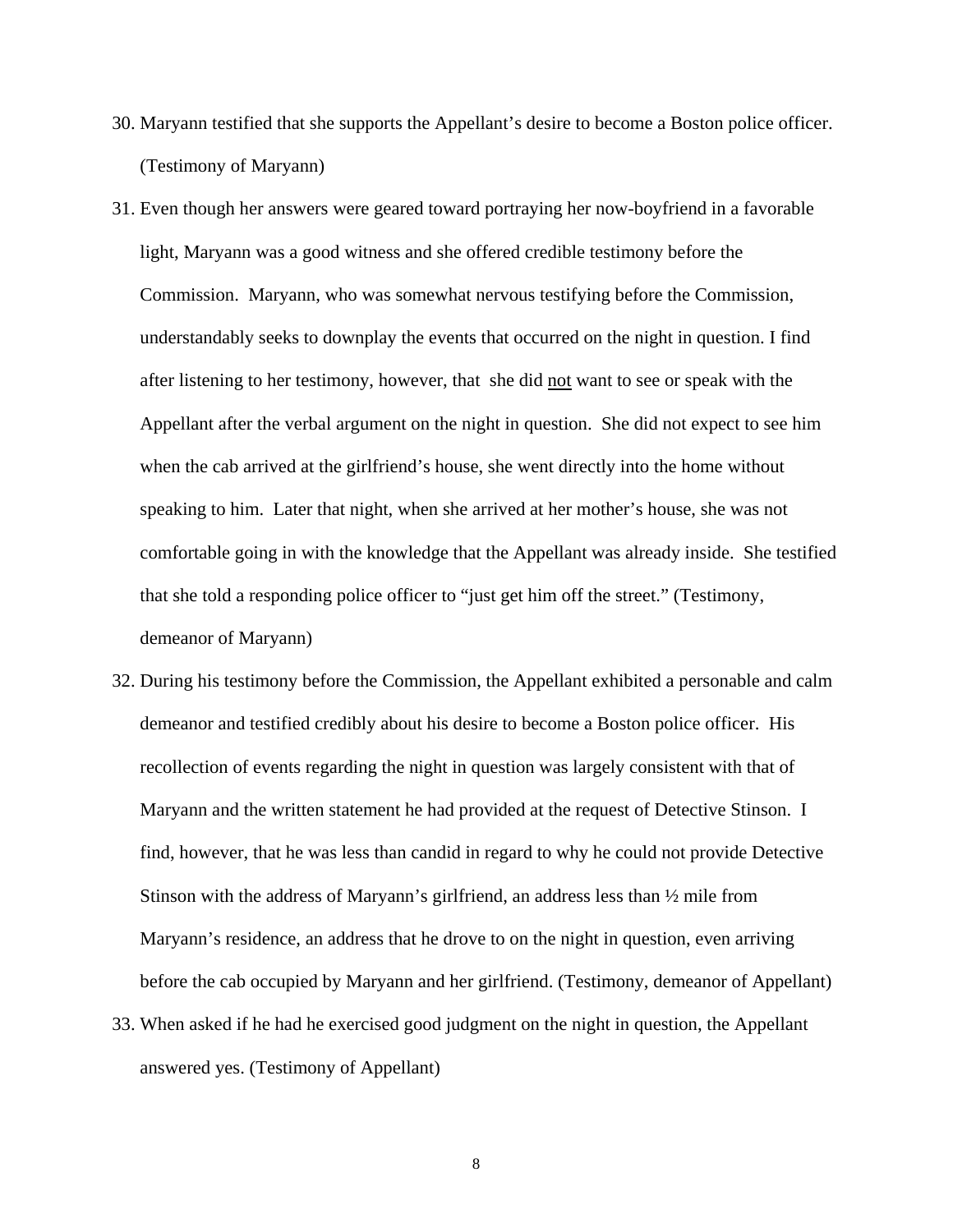### **CONCLUSION**

 The role of the Civil Service Commission is to determine "whether the Appointing Authority has sustained its burden of proving that there was reasonable justification for the action taken by the appointing authority." City of Cambridge v. Civil Service Commission, 43 Mass. App. Ct. 300, 304 (1997). Reasonable justification means the Appointing Authority's actions were based on adequate reasons supported by credible evidence, when weighed by an unprejudiced mind, guided by common sense and by correct rules of law. Selectmen of Wakefield v. Judge of First Dist. Ct. of E. Middlesex, 262 Mass. 477, 482 (1928). Commissioners of Civil Service v. Municipal Ct. of the City of Boston, 359 Mass. 214 (1971). G.L. c. 31, § 2(b) requires that bypass cases be determined by a preponderance of the evidence. A "preponderance of the evidence test requires the Commission to determine whether, on a basis of the evidence before it, the Appointing Authority has established that the reasons assigned for the bypass of an Appellant were more probably than not sound and sufficient." Mayor of Revere v. Civil Service Commission, 31 Mass. App. Ct. 315 (1991). G.L. c. 31, § 43.

 Appointing Authorities are rightfully granted wide discretion when choosing individuals from a certified list of eligible candidates on a civil service list. The issue for the Commission is "not whether it would have acted as the appointing authority had acted, but whether, on the facts found by the commission, there was reasonable justification for the action taken by the appointing authority in the circumstances found by the commission to have existed when the Appointing Authority made its decision." Watertown v. Arria, 16 Mass. App. Ct. 331, 332 (1983). *See* Commissioners of Civil Service v. Municipal Ct. of Boston, 369 Mass. 84, 86 (1975) and Leominster v. Stratton, 58 Mass. App. Ct. 726, 727-728 (2003). However, personnel decisions that are marked by political influences or objectives unrelated to merit standards or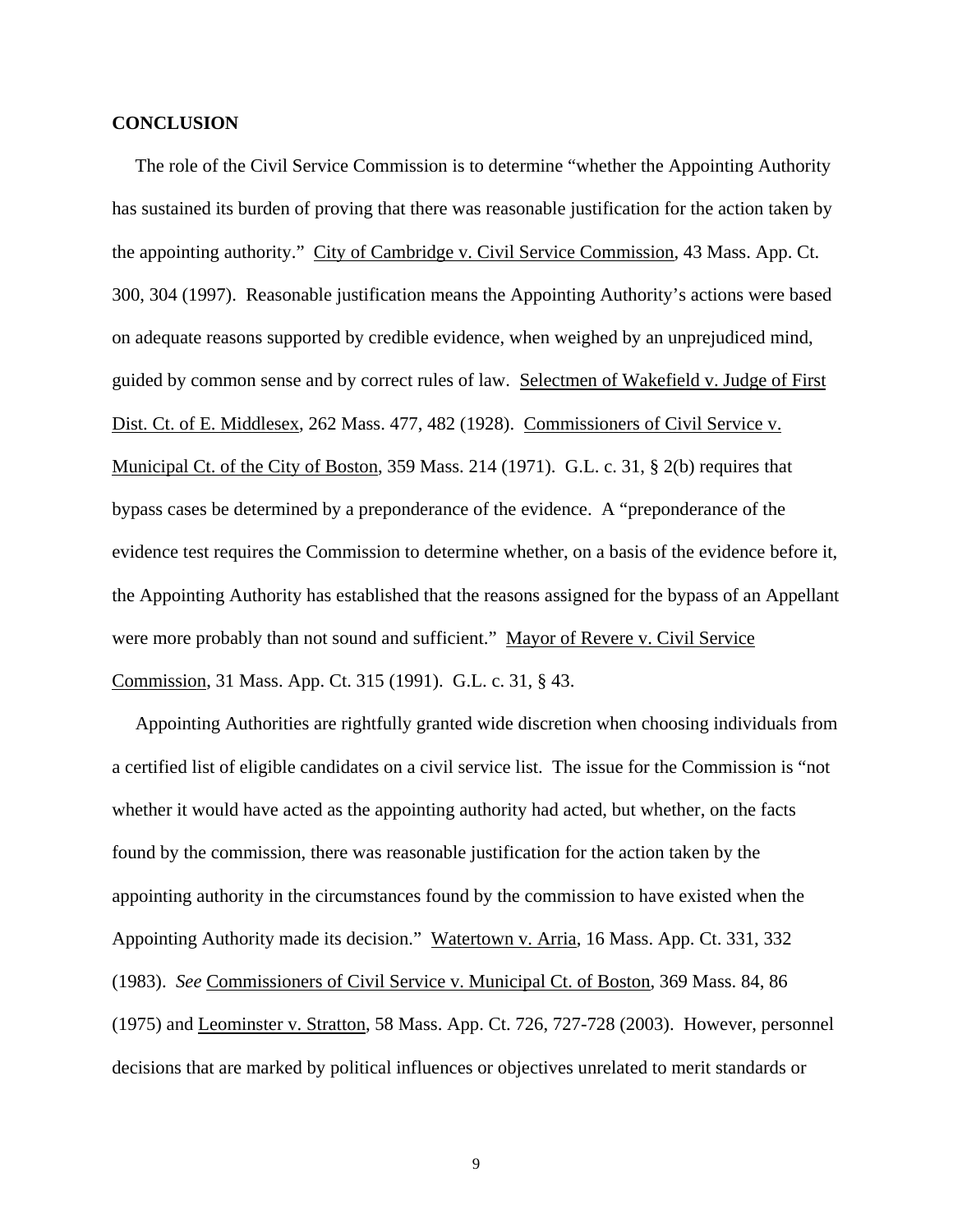neutrally applied public policy represent appropriate occasions for the Civil Service Commission to act. City of Cambridge, 43 Mass. App. Ct. at 304.

 I do not doubt the Appellant's sincere desire to serve the City of Boston as a police officer. However, in this case, the Boston Police Department has shown, by a preponderance of the evidence, that it had reasonable justification to bypass the Appellant. Specifically, the Boston Police Department bypassed the Appellant for exercising poor judgment in regard to an incident involving the woman who is now his girlfriend on an evening in July 2006, approximately seven months prior to his application for employment with the Boston Police Department. After reviewing all of the testimony and exhibits during the de novo hearing before the Commission, I reached the same conclusion, that the Appellant exercised poor judgment on the night in question.

 Having concluded that the Appellant did not use good judgment regarding the events of July 2006, the Boston Police Department made a valid exercise in discretion based on sound policy considerations to bypass the Appellant. There is no evidence that the decision was based on political or personal bias or objectives unrelated to basic merit principles. Since the Boston Police Commissioner, not the Commission, bears the responsibility for how BPD officers conduct themselves on the job, the Commission should not overrule the Police Commissioner's hiring decisions if they are supported by reasonable justification. Boston Police Department v. Monroe and the Massachusetts Civil Service Commission, 2002 WL 445086 (Mass. Super.). For all of the above reasons, the Appellant's appeal filed under Docket No. G1-07-378 is